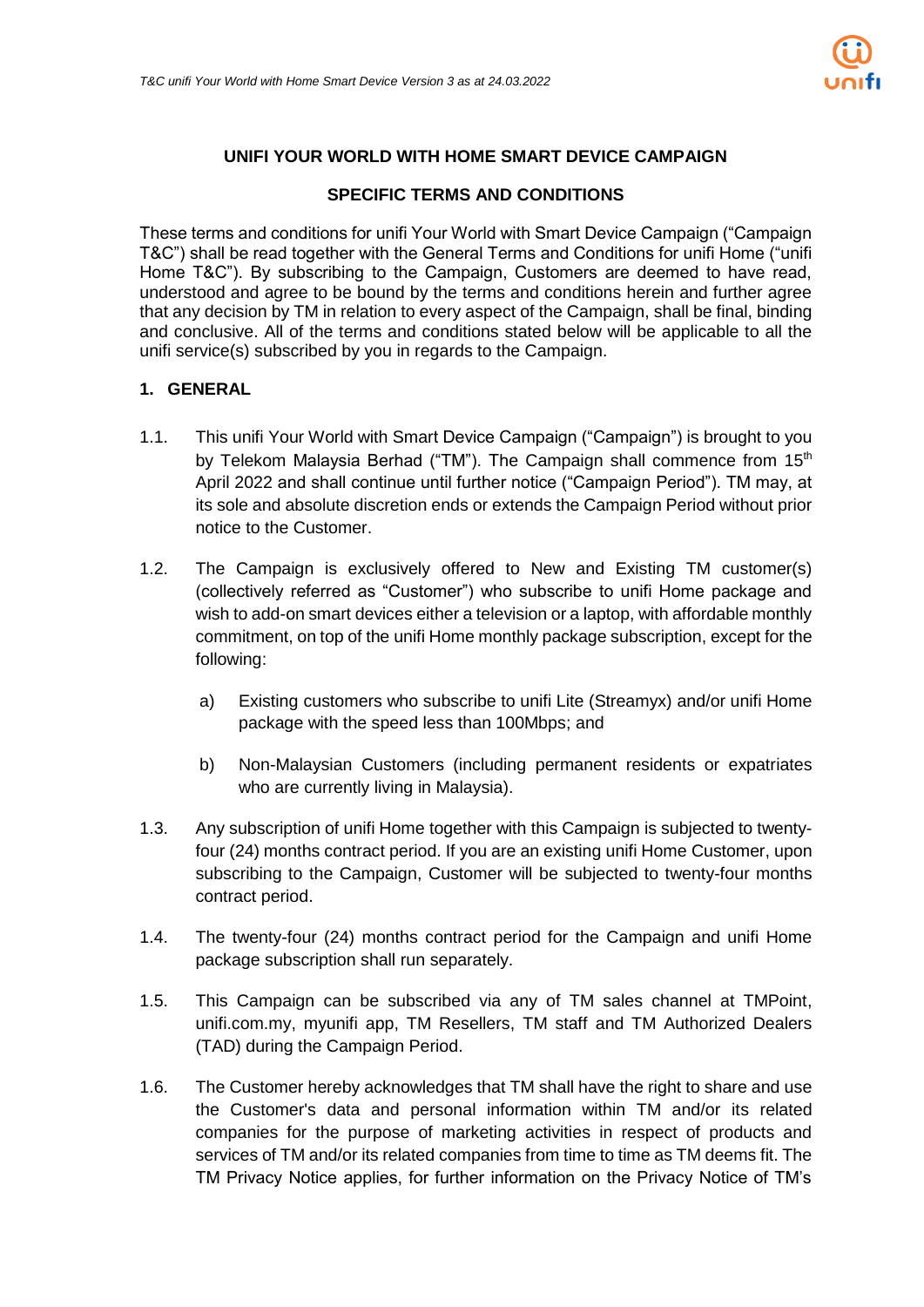

group of companies, please visit <https://unifi.com.my/lsds/assets/documents/privacynotice.pdf> for details.

- 1.7. Further enquiries relating to the Campaign can be channelled to TM Live Chat at unifi.com.my/chat, visit any TMpoint outlets nationwide, tweet us @helpmeunifi or message us at facebook.com/weareunifi for assistance.
- 1.8. All other existing terms and conditions for unifi Home Broadband and General Campaign terms and conditions shall continue to apply.

# **2. CAMPAIGN DETAILS AND OFFERING**

2.1. Aside from keeping up with Customer's internet needs, this Campaign aim to provide the Customers with unlimited home broadband and entertainment by offering the Customers affordable and flexible plan to own the smart device either a television or a laptop.

| <b>Device</b>                               | <b>Payment Period</b> | Warranty  | <b>Recommended</b><br><b>Retail Price (RRP)</b> |
|---------------------------------------------|-----------------------|-----------|-------------------------------------------------|
| Sharp 60" 4K UHD<br>Android TV              | 24 months             | 24 months | RM 3699                                         |
| <b>ASUS Expertbook</b><br>14" Series Laptop | 24 months             | 12 months | RM 2950                                         |

- 2.2. New unifi Home Customer is required to make RM100 advance payment in order to subscribe to this Campaign. Additional advance payment of RM100 per device will be imposed to new Customers on top of the advance payment of RM100 for unifi Home package. Both of the advance payment must be paid within ten (10) days after successful unifi Home package installation to Customer's address.
- 2.3. Existing unifi Home Customers will not be imposed with advance payment with condition of good payment record with TM and has no outstanding on current and/or previous unifi subscription at the time of registration.
- 2.4. The monthly charges for the Campaign subscription will be reflected in unifi bill within fourteen (14) days after successful unifi Home package installation and order processing.
- 2.5. Once the Customer subscribe to the Campaign and select the smart device, Customer will own the device.
- 2.6. Customer may only subscribe to one (1) device at one time, for each unifi Home account under this Campaign.
- 2.7. TM reserves the absolute right to determine the model, brand, color and specifications of the device offered under this Campaign.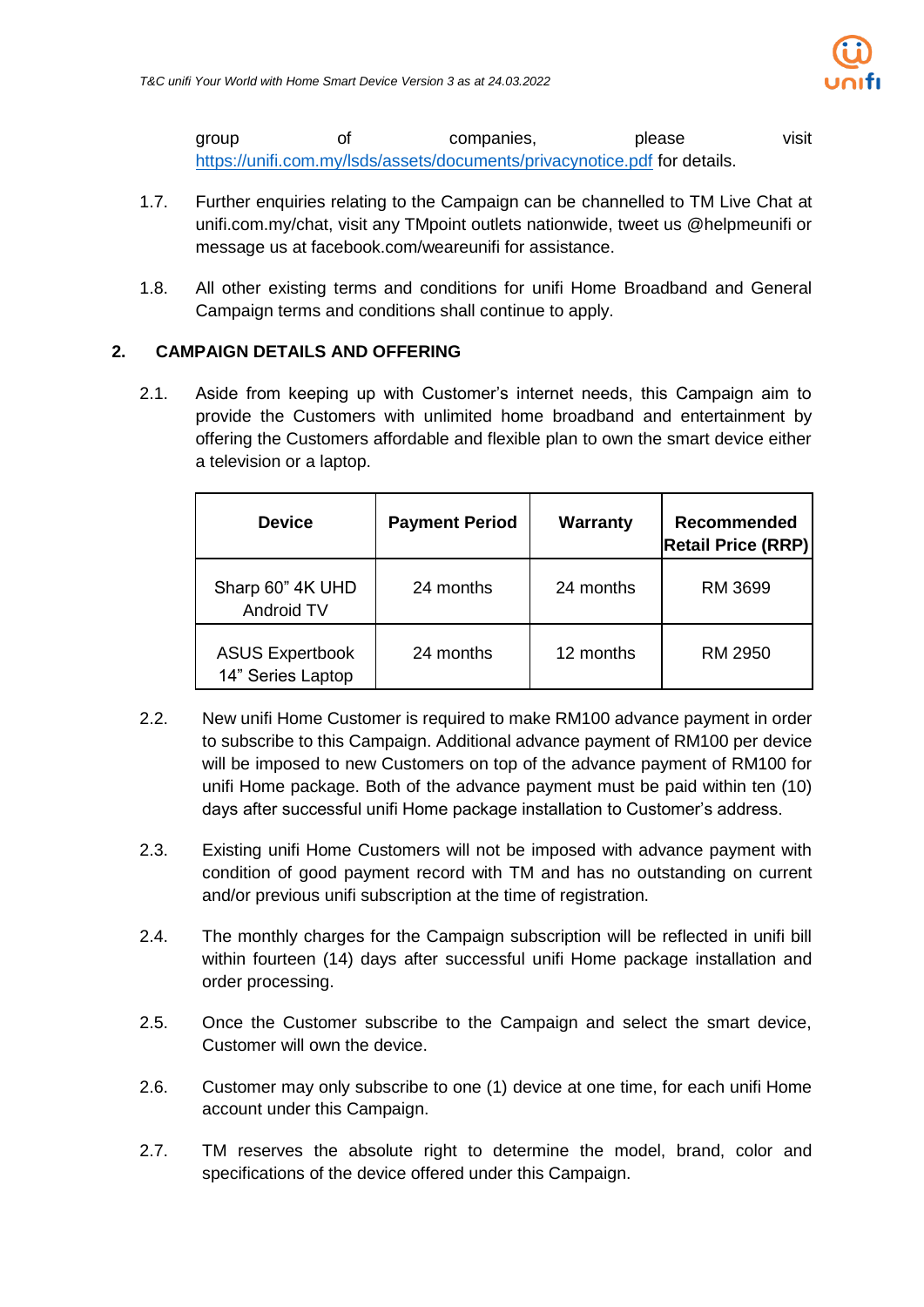

- 2.8. Visual(s) used in any advertisement, promotional materials and other materials relating to this Campaign are solely for illustration purposes only and may not depict the actual device offered.
- 2.9. TM does not offer option to purchase of the device with one-time payment.

# **3. DELIVERY OF THE SMART DEVICE**

- 3.1. The order processing and delivery of the device will take place within thirty (30) working days. For new Customer, delivery of the device will take place within thirty (30) working days after advance payment is received by TM.
- 3.2. Customer hereby agree to receive an auto-generated email from TM with order summary inclusive of tracking number details upon successful Campaign order. Customer is responsible to manually track the delivery of the device using the order number i.e. the tracking number in Line Clear website at [https://lineclearexpress.com/my/tracking.](https://lineclearexpress.com/my/tracking)
- 3.3. There are no additional charges for delivery of the device and the delivery service is available nationwide.
- 3.4. For any defective device received upon delivery, Customer is eligible for replacement of the device provided if the Customer able to successfully lodge a report to unifi customer service within seven (7) days upon receiving the device via live chat at unifi.com.my or myunifi app.
- 3.5. Estimated duration to replace the defective device is fourteen (14) working days and it is subject to manufacturer's stock availability and Customer's location.
- 3.6. If the report is made after seven (7) days, it will automatically be treated as warranty claim process and will be based on reported defect after assessment by the device manufacturer.
- 3.7. Customer is responsible to do self-inspection and testing upon receiving the device.
- 3.8. The device offered for this Campaign are supplied by third party partner.
- 3.9. TM is not liable for any liability claims with regards to the additional feature service offered for the device

## **4. DEVICE WARRANTY**

- 4.1. The device comes with standard manufacturer warranty from respective device manufacturer.
- 4.2. The warranty for each device are as follows:
	- a. Smart TV : Twenty-four (24) months warranty
	- b. Laptop : Twelve (12) months warranty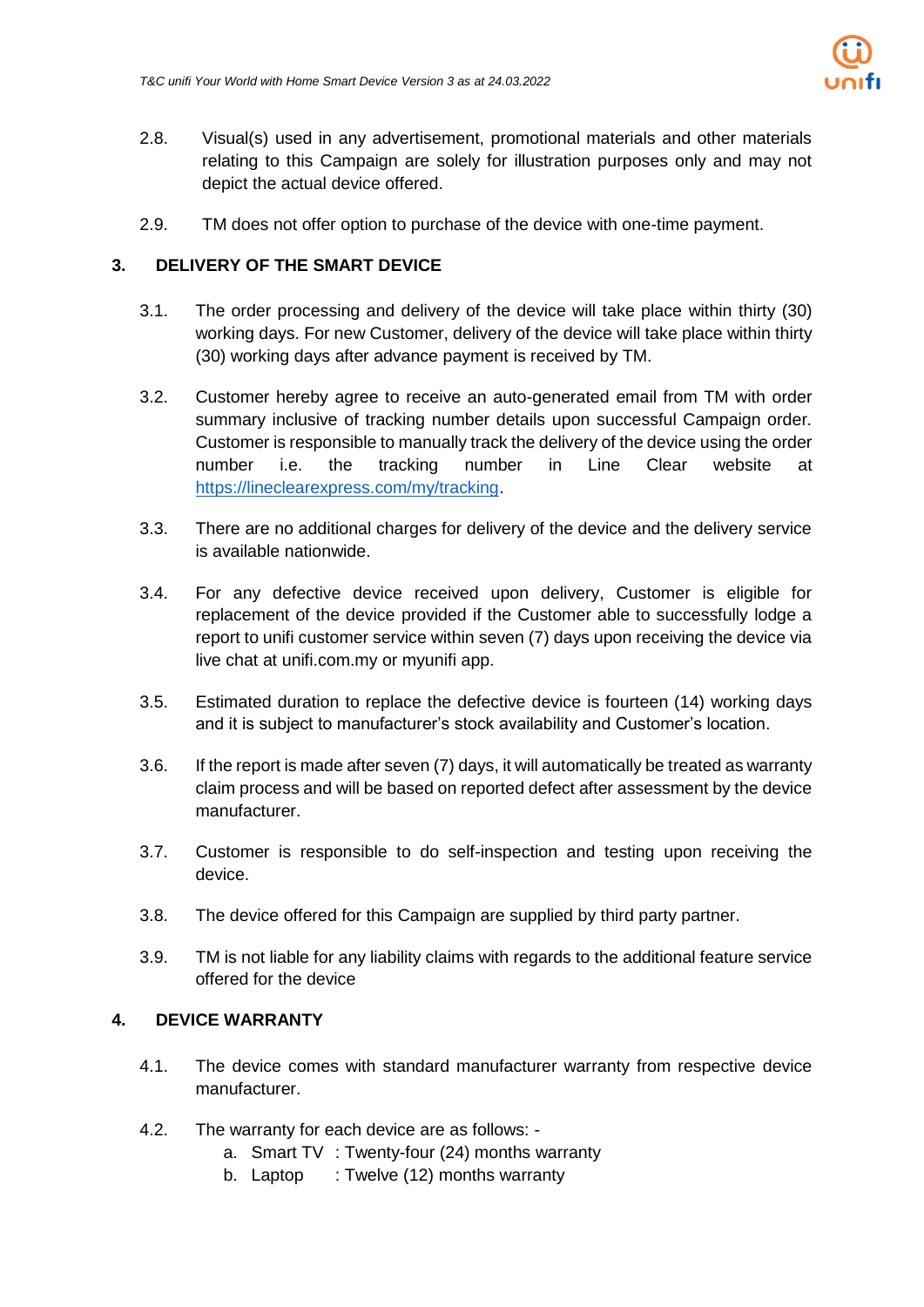

4.3. For any warranty claims related to the device, Customers are advised to liaise directly with respective manufacturer authorize service centres.

#### **5. INSTALLATION & AFTER SALES SERVICE**

- 5.1. Customers is advised to perform self-installation for the device by following configuration and manuals provided.
- 5.2. For any after sales support in relation to the device, Customers are required to contact respective manufacturer directly, as listed below: -

## **ASUS Technical Support (Laptop):**

Careline: 1300-88-9900 (Mon - Fri, 9am - 6pm) E-mail: [https://www.asus.com/support/Product/ContactUs/Services/questionform/?lang=e](https://www.asus.com/support/Product/ContactUs/Services/questionform/?lang=en-MY) [n-MY](https://www.asus.com/support/Product/ContactUs/Services/questionform/?lang=en-MY) Log Case:<https://as-rma.asus.com/my> Website:<https://www.asus.com/my/>

## **Sharp Technical Support (Android TV)/ Sharp Customer Service:**

Hotline: 03-8026 6228 (Mon - Fri, 9am - 6pm) E-mail: [sharpcs\\_support@my.sharp-world.com](mailto:sharpcs_support@my.sharp-world.com) Website: https://my.sharp/sharp-warranty-registration App: COCORO Life

5.3. TM will not entertain any request for on-site device installation.

#### **6. CHARGES, PAYMENT & BILLING**

- 6.1. TM will automatically update Customer's billing information in terms of Campaign name and price once Customer's subscription to the device is being activated.
- 6.2. TM Credit Limit terms and conditions applies.

#### **7. RELOCATION AND TRANSFER OF OWNERSHIP**

- 7.1. For any relocation of unifi service, the Campaign subscription will continue despite the change to new address. Any relocation and installation of the device due to relocation of unifi Home package is strictly under the responsibility of Customers.
- 7.2. The device is not transferable to the new owner. Such request shall be treated as termination and the Customer is responsible to pay for the penalty for the device.

## **8. CANCELLATION AND TERMINATION OF SERVICE**